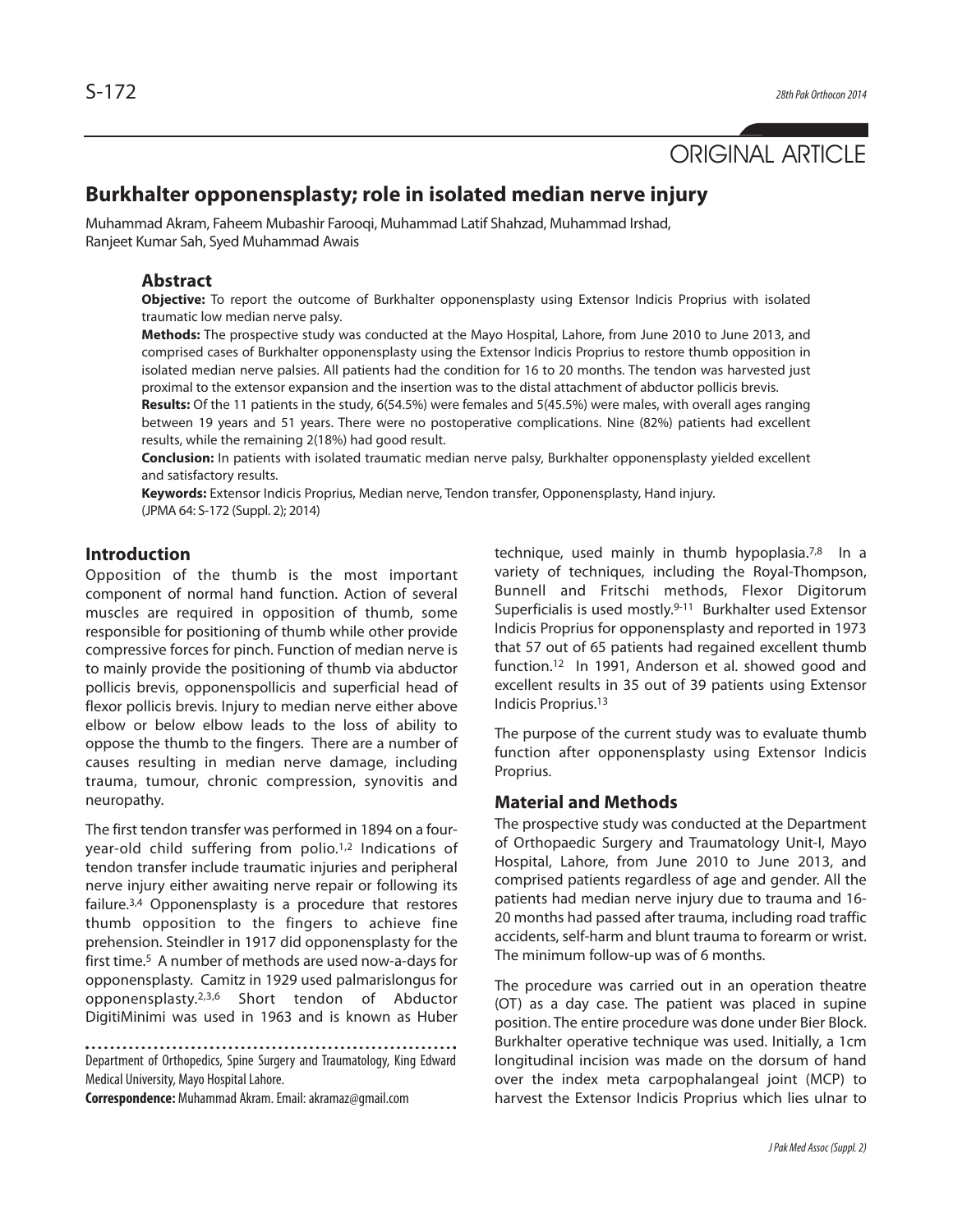## 28th Pak Orthocon 2014  $S-173$

Extensor Digitorum Communis slip to index. A second incision was made in the fourth compartment and Extensor Indicis Proprius was separated from other tendons and delivered. Then an incision was made on the ulnar side of the wrist. A subcutaneous tunnel was made from the incision to the fourth compartment on the dorsum of hand, and tendon was delivered and passed around on the ulnar side of the wrist. Another subcutaneous tunnel was made to the radio-lateral border of the MCP joint of thumb. Tendon was then passed through the tunnel and weaved through the base of abductor pollicis brevis tendon using Pulvertaft technique and was secured with proline 4/0 round body. It was important that the tension was kept be tight with the thumb in full palmar abduction with the wrist in neutral position. Patient was given cast for four weeks postoperatively and then advised physiotherapy.

For the response each patient was examined two weeks after the surgery, and then followed up monthly for six months. Treatment efficacy was assessed at final followupusing Sundararaj-Mani criteria.<sup>14</sup> As such, the outcome was considered Excellent when opposition to the ring or little finger tip with the interphalangeal joint of the thumb extended; Good when opposition to the index or middle finger tip with the interphalangeal joint of the thumb extended; Fair when the interphalangeal joint of the thumb flexes for opposition; and Poor when there was no opposition.

Testing of opposition was performed with the wrist in 10° of extension to eliminate any element of wrist tenodesis that could aid opposition.

#### **Results**

Of the 11 patients in the study, 6(54.5%) were females and 5(45.5%) were males, with overall ages ranging between 19 years and 51 years. Functional opposition was initially obtained in 6-8 weeks of postoperative

**Table:** Patient characteristic.



**Figure:** A: Pre-op picture of 46-year-oldfemale with median nerve injury and unable to abduct the thumb. B and C: 4 weeks post-op picture showing abduction. D and E: 6 months post-op showing full opposition of thumb.

physiotherapy, but continued to improve over some time before hitting a plateau. At final follow-up, 9(82%) patients had Excellent results, while the remaining 2(18%) had Good result. There were no postoperative complications. Six (54.5%) patients experienced pain after the procedure which was cured with analgesics during the hospital stay and oral non-steroidal antiinflammatory drugs (NSAIDs)at the time of discharge. Pain was relieved in a few days.

#### **Discussion**

Though the current study had its weakness like not assessing the power of opposition and the working with a

| Sr. No. | Age      | Sex    | <b>Mode of Trauma</b>          | Time passed since injury |
|---------|----------|--------|--------------------------------|--------------------------|
| i.      | 35 years | Male   | Road Traffic Injury at elbow   | 16 months                |
| ii.     | 46 years | Female | Knife injury at wrist          | 18 months                |
| iii.    | 29 years | Female | Road traffic injury at forearm | 16 months                |
| iv.     | 48 years | Male   | Machine injury                 | 17 months                |
| V.      | 26 years | Male   | Road traffic accident          | 19 months                |
| vi.     | 44 years | Female | Road traffic accident          | 16 months                |
| vii.    | 31 years | Female | Self-harm                      | 20 months                |
| viii.   | 19 years | Female | Glass injury                   | 19 months                |
| ix.     | 22 years | Male   | Toka injury                    | 16 months                |
| Χ.      | 51 years | Male   | Assault                        | 19 months                |
| xi.     | 26 years | Female | Fire arm injury wrist          | 20 months                |